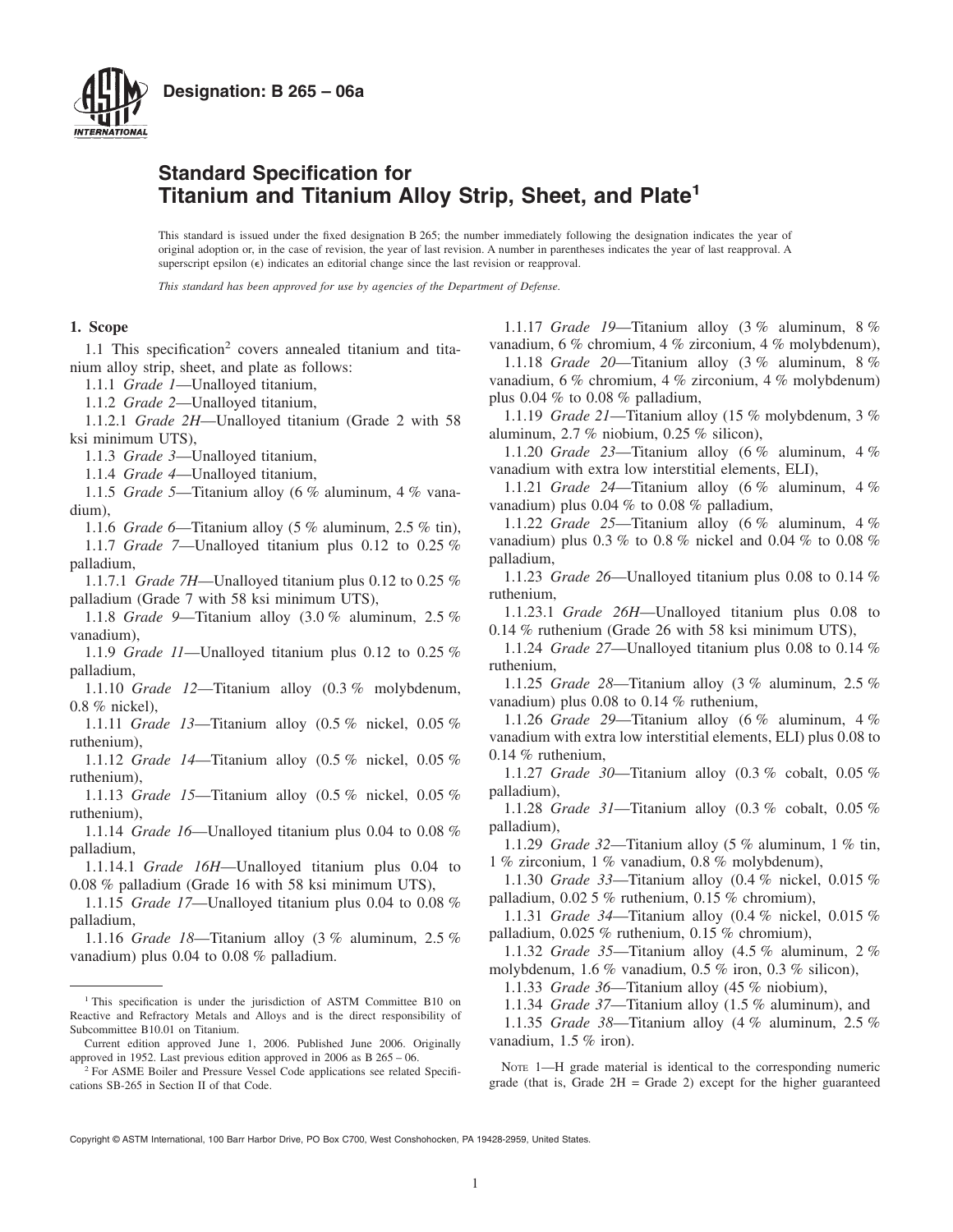<span id="page-1-0"></span>

| $\lim_{x\to 0}$ B 265 - 06a |  |  |
|-----------------------------|--|--|
|-----------------------------|--|--|

**TABLE 1 Tensile Requirements***<sup>A</sup>*

|                | Tensile Strength, min |     |     |     | Yield Strength, 0.2 % Offset |            | Elongation in   |                | Bend Test <sup><math>B</math></sup>                                        |
|----------------|-----------------------|-----|-----|-----|------------------------------|------------|-----------------|----------------|----------------------------------------------------------------------------|
| Grade          | ksi                   | MPa |     | min |                              | max        | min, %          | $(1.8$ mm) in  | 2 in. or 50 mm, Under 0.070 in. 0.070 to 0.187 in.<br>$(1.8 - 4.75$ mm) in |
|                |                       |     | ksi | MPa | ksi                          | <b>MPa</b> |                 | Thickness      | Thickness                                                                  |
| $\mathbf{1}$   | 35                    | 240 | 20  | 138 | 45                           | 310        | 24              | 3T             | 4T                                                                         |
| $\overline{c}$ | 50                    | 345 | 40  | 275 | 65                           | 450        | 20              | 4T             | 5T                                                                         |
| $2H^{C,D}$     | 58                    | 400 | 40  | 275 | 65                           | 450        | 20              | $\cdots$       | $\cdots$                                                                   |
| 3              | 65                    | 450 | 55  | 380 | 80                           | 550        | 18              | 4T             | 5T                                                                         |
| 4              | 80                    | 550 | 70  | 483 | 95                           | 655        | 15              | 5T             | 6T                                                                         |
| 5              | 130                   | 895 | 120 | 828 | $\ldots$                     | $\cdots$   | 10 <sup>E</sup> | 9T             | 10T                                                                        |
| 6              | 120                   | 828 | 115 | 793 | $\ldots$                     | $\cdots$   | $10^E$          | 8T             | 9T                                                                         |
| 7              | 50                    | 345 | 40  | 275 | 65                           | 450        | 20              | 4T             | 5T                                                                         |
| $7H^{C,D}$     | 58                    | 400 | 40  | 275 | 65                           | 450        | 20              | $\cdots$       | $\cdots$                                                                   |
| 9              | 90                    | 620 | 70  | 483 | $\ldots$                     | $\ldots$   | 15 <sup>F</sup> | 5T             | 6T                                                                         |
| 11             | 35                    | 240 | 20  | 138 | 45                           | 310        | 24              | 3T             | 4T                                                                         |
| 12             | 70                    | 483 | 50  | 345 | $\cdots$                     | $\cdots$   | 18              | 4T             | 5T                                                                         |
| 13             | 40                    | 275 | 25  | 170 | $\cdots$                     | $\cdots$   | 24              | 3T             | 4T                                                                         |
| 14             | 60                    | 410 | 40  | 275 | $\cdots$                     | $\cdots$   | 20              | 4T             | 5T                                                                         |
| 15             | 70                    | 483 | 55  | 380 | $\cdots$                     | $\cdots$   | 18              | 4T             | $5\,T$                                                                     |
| 16             | 50                    | 345 | 40  | 275 | 65                           | 450        | 20              | 4T             | 5T                                                                         |
| $16H^{C,D}$    | 58                    | 400 | 40  | 275 | 65                           | 450        | 20              | $\cdots$       | $\cdots$                                                                   |
| 17             | 35                    | 240 | 20  | 138 | 45                           | 310        | 24              | 3T             | 4 <sub>T</sub>                                                             |
| 18             | 90                    | 620 | 70  | 483 | $\cdots$                     | $\cdots$   | 15 <sup>F</sup> | 5T             | 6T                                                                         |
| $19^{G,H}$     | 115                   | 793 | 110 | 759 | $\cdots$                     | $\cdots$   | 15              | 6T             | 6T                                                                         |
| $20^{G,H}$     | 115                   | 793 | 110 | 759 | .                            | $\cdots$   | 15              | 6T             | 6T                                                                         |
| $21^{G,H}$     | 115                   | 793 | 110 | 759 |                              | $\cdots$   | 15              | 6T             | 67                                                                         |
| $23^{G,H}$     | 120                   | 828 | 110 | 759 | $\cdots$                     | $\cdots$   | 10              | 9T             | 10T                                                                        |
| 24             | 130                   | 895 | 120 | 828 |                              | $\cdots$   | 10              | $\cdots$       |                                                                            |
| 25             | 130                   | 895 | 120 | 828 | $\ldots$                     | $\cdots$   | 10              | $\cdots$       | $\cdots$                                                                   |
| 26             | 50                    | 345 | 40  | 275 | 65                           | 450        | 20              | 4 <sub>T</sub> | 5T                                                                         |
| $26H^{C,D}$    | 58                    | 400 | 40  | 275 | 65                           | 450        | 20              | $\cdots$       | $\cdots$                                                                   |
| 27             | 35                    | 240 | 20  | 138 | 45                           | 310        | 24              | 3T             | 4T                                                                         |
| 28             | 90                    | 620 | 70  | 483 | $\cdots$                     | $\ldots$   | 15              | 5T             | 6T                                                                         |
| 29             | 120                   | 828 | 110 | 759 | $\cdots$                     | $\ldots$   | 10              | 9T             | 10T                                                                        |
| 30             | 50                    | 345 | 40  | 275 | 65                           | 450        | 20              | 4T             | 5T                                                                         |
| 31             | 65                    | 450 | 55  | 380 | 80                           | 550        | 18              | 4T             | 5T                                                                         |
| 32             | 100                   | 689 | 85  | 586 | $\cdots$                     | $\ldots$   | 10 <sup>E</sup> | 7T             | 9T                                                                         |
| 33             | 50                    | 345 | 40  | 275 | 65                           | 450        | 20              | 4T             | 5T                                                                         |
| 34             | 65                    | 450 | 55  | 380 | 80                           | 550        | 18              | 4T             | 5T                                                                         |
| 35             | 130                   | 895 | 120 | 828 | $\cdots$                     | $\ldots$   | 5               | 16T            | 16T                                                                        |
| 36             | 65                    | 450 | 60  | 410 | 95                           | 655        | 10              | $\prime$       | $\prime$                                                                   |
| 37             | 50                    | 345 | 31  | 215 | 65                           | 450        | 20              | 4T             | 5T                                                                         |
| 38             | 130                   | 895 | 115 | 794 | $\cdots$                     | $\cdots$   | 10              | 4T             | 5T                                                                         |

*A* Minimum and maximum limits apply to tests taken both longitudinal and transverse to the direction of rolling. Mechanical properties for conditions other than annealed or plate thickness over 1 in. (25 mm) may be establ

 ${}^{B}T$  equals the thickness of the bend test specimen. Bend tests are not applicable to material over 0.187 in. (4.75 mm) in thickness.<br>  ${}^{C}$  Material is identical to the corresponding numeric grade (that is, Grade 2H

 $^D$  The H grades were added in response to a user association request based on its study of over 5200 commercial Grade 2, 7, 16, and 26 test reports, where over 99 %

met the 58 ksi minimum UTS.<br>
F For Grades 5, 6 and 32 the elongation on materials under 0.025 in. (0.635 mm) in thickness may be obtained only by negotiation.<br>
F Elongation for continuous rolled and annealed (strip product

<sup>G</sup> Properties for material in the solution treated condition.<br><sup>H</sup> Material is normally purchased in the solution treated condition. Therefore, properties for aged material shall be negotiated between manufacturer and purc

minimum UTS, and may always be certified as meeting the requirements of its corresponding numeric grade. Grades 2H, 7H, 16H, and 26H are intended primarily for pressure vessel use.

The H grades were added in response to a user association request based on its study of over 5200 commercial Grade 2, 7, 16, and 26 test reports, where over 99 % met the 58 ksi minimum UTS.

1.2 The values stated in inch-pound units are to be regarded as standard. The values given in parentheses are mathematical conversions to SI units that are provided for information only and are not considered standard.

# **2. Referenced Documents**

2.1 *ASTM Standards: <sup>3</sup>*

<span id="page-1-2"></span><span id="page-1-1"></span>[E 8](#page-4-0) Test Methods for Tension Testing of Metallic Materials [E 29](#page-5-0) Practice for Using Significant Digits in Test Data to

Determine Conformance with Specifications

<sup>&</sup>lt;sup>3</sup> For referenced ASTM standards, visit the ASTM website, www.astm.org, or contact ASTM Customer Service at service@astm.org. For *Annual Book of ASTM Standards* volume information, refer to the standard's Document Summary page on the ASTM website.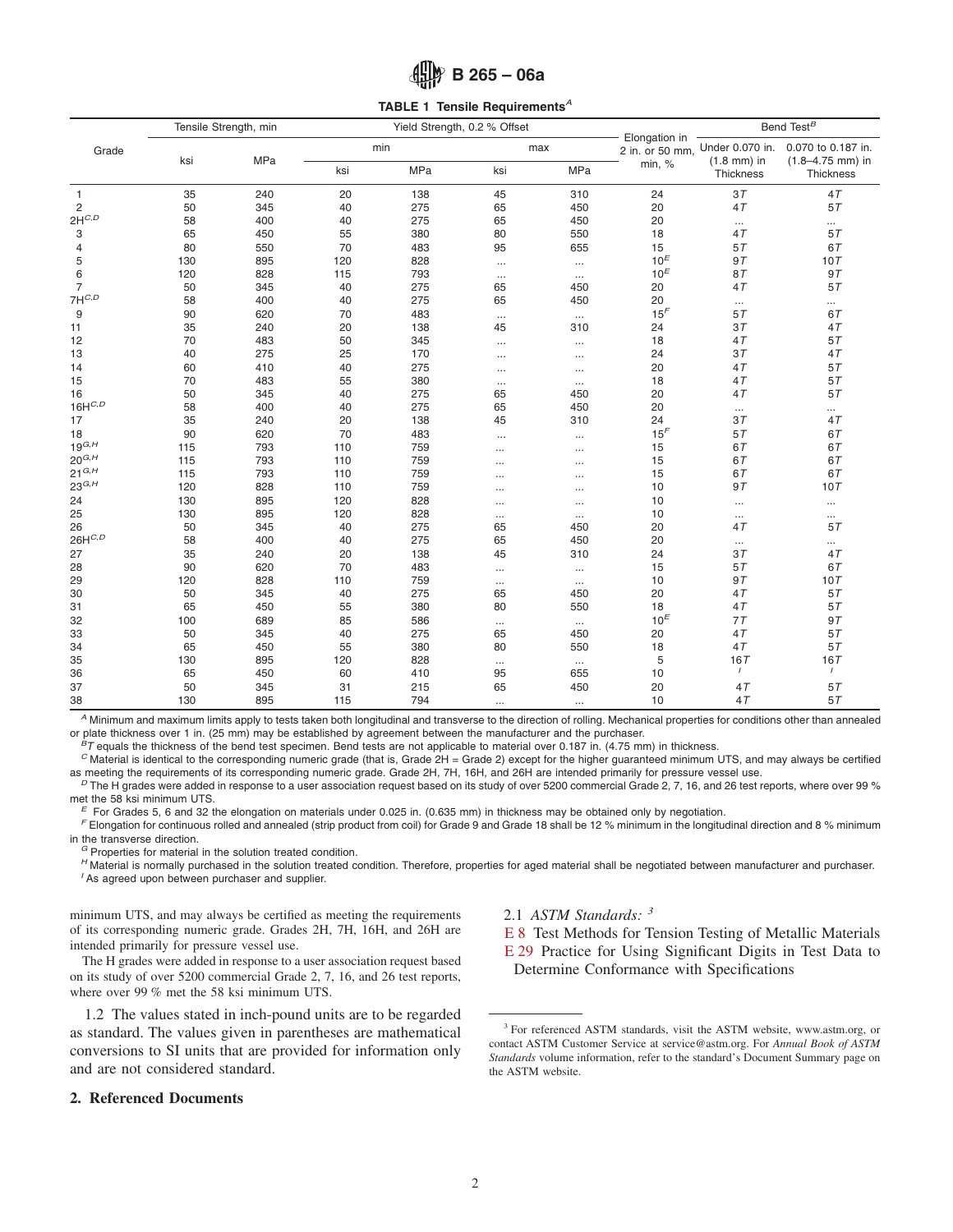- [E 120](#page-5-1) Test Methods for Chemical Analysis of Titanium and Titanium Alloys<sup>4</sup>
- [E 190](#page-8-0) Test Method for Guided Bend Test for Ductility of Welds
- [E 1409](#page-5-2) Test Method for Determination of Oxygen and Nitrogen in Titanium and Titanium Alloys by the Inert Gas Fusion Technique
- [E 1447](#page-5-3) Test Method for Determination of Hydrogen in Titanium and Titanium Alloys by the Inert Gas Fusion Thermal Conductivity/Infrared Detection Method

## **3. Terminology**

3.1 *Definitions of Terms Specific to This Standard:*

3.1.1 Any product 0.187 in. (4.75 mm) and under in thickness and less than 24 in. (610 mm) in width is classified as strip; products 0.187 in. (4.75 mm) and under in thickness and 24 in. (610 mm) or more in width are classified as sheet;

<sup>4</sup> Withdrawn.

<span id="page-2-2"></span>any product over 0.187 in. (4.75 mm) in thickness and over 10 in. (254 mm) in width is classified as plate.

#### **4. Ordering Information**

4.1 Orders for materials under this specification shall include the following information as applicable:

- <span id="page-2-5"></span><span id="page-2-4"></span><span id="page-2-3"></span>4.1.1 Grade number (Section [1\)](#page-0-0),
- 4.1.2 Product limitations (Section [3\)](#page-2-0),
- 4.1.3 Special mechanical properties [\(Table 1\)](#page-1-0),
- <span id="page-2-0"></span>4.1.4 Marking (Section 16),
- 4.1.5 Finish (Section 8),
- 4.1.6 Packaging (Section 16),
- 4.1.7 Required reports (Section 15), and
- 4.1.8 Disposition of rejected material (Section 14).

# **5. Chemical Composition**

<span id="page-2-1"></span>5.1 The grades of titanium and titanium alloy metal covered by this specification shall conform to the chemical composition requirements prescribed in [Table 2.](#page-2-1)

# **TABLE 2 Chemical Requirements***<sup>A</sup>*

|                                            |                      |                      |                      |                  |                      |                |                      | Composition, %       |                      |                      |                      |                      |                  |                                     |
|--------------------------------------------|----------------------|----------------------|----------------------|------------------|----------------------|----------------|----------------------|----------------------|----------------------|----------------------|----------------------|----------------------|------------------|-------------------------------------|
| Element                                    | Grade 1              | Grade 2              |                      | Grade 2H Grade 3 | Grade 4              | Grade 5        | Grade 6              | Grade 7              |                      | Grade 7H Grade 9     |                      |                      |                  | Grade 11 Grade 12 Grade 13 Grade 14 |
| Nitrogen, max                              | 0.03                 | 0.03                 | 0.03                 | 0.05             | 0.05                 | 0.05           | 0.03                 | 0.03                 | 0.03                 | 0.03                 | 0.03                 | 0.03                 | 0.03             | 0.03                                |
| Carbon, max                                | 0.08                 | 0.08                 | 0.08                 | 0.08             | 0.08                 | 0.08           | 0.08                 | 0.08                 | 0.08                 | 0.08                 | 0.08                 | 0.08                 | 0.08             | 0.08                                |
| Hydrogen, <sup>B,C</sup> max               | 0.015                | 0.015                | 0.015                | 0.015            | 0.015                | 0.015          | 0.015                | 0.015                | 0.015                | 0.015                | 0.015                | 0.015                | 0.015            | 0.015                               |
| Iron, max                                  | 0.20                 | 0.30                 | 0.30                 | 0.30             | 0.50                 | 0.40           | 0.50                 | 0.30                 | 0.30                 | 0.25                 | 0.20                 | 0.30                 | 0.20             | 0.30                                |
| Oxygen, max                                | 0.18                 | 0.25                 | 0.25                 | 0.35             | 0.40                 | 0.20           | 0.20                 | 0.25                 | 0.25                 | 0.15                 | 0.18                 | 0.25                 | 0.10             | 0.15                                |
| Aluminum                                   | $\cdots$             | $\cdots$             | $\cdots$             | $\cdots$         | $\cdots$             | $5.5-$<br>6.75 | $4.0 -$<br>6.0       | $\cdots$             | $\cdots$             | $2.5 -$<br>3.5       |                      | $\cdots$             | $\cdots$         | $\cdots$                            |
| Vanadium                                   | $\cdots$             | $\cdots$             | $\cdots$             | $\cdots$         | $\cdots$             | $3.5 -$<br>4.5 | $\cdots$             | $\cdots$             | $\cdots$             | $2.0 -$<br>3.0       | $\cdots$             | $\cdots$             | $\cdots$         | $\cdots$                            |
| Tin                                        | $\cdots$             | $\cdots$             |                      | .                | $\cdots$             |                | $2.0 -$<br>3.0       | $\cdots$             | $\cdots$             | $\cdots$             |                      | $\cdots$             | $\cdots$         | $\cdots$                            |
| Ruthenium                                  | $\cdots$             |                      |                      |                  | $\cdots$             |                | $\cdots$             | $\cdots$             | $\cdots$             | $\cdots$             |                      | $\cdots$             | $0.04 -$<br>0.06 | $0.04 -$<br>0.06                    |
| Palladium                                  | $\cdots$             | $\cdots$             | $\cdots$             |                  | $\cdots$             | $\cdots$       | $\cdots$             | $0.12 -$<br>0.25     | $0.12 -$<br>0.25     |                      | $0.12 -$<br>0.25     | $\cdots$             | $\cdots$         | $\cdots$                            |
| Cobalt                                     | $\cdots$             | $\cdots$             | $\cdots$             | .                |                      |                |                      | $\cdots$             | $\cdots$             | $\cdots$             |                      | $\cdots$             |                  | $\cdots$                            |
| Molybdenum                                 | $\cdots$             | $\cdots$             |                      |                  | $\cdots$             |                | $\cdots$             | $\cdots$             | $\cdots$             | $\cdots$             | $\cdots$             | $0.2 -$<br>0.4       | $\cdots$         | $\cdots$                            |
| Chromium                                   | $\cdots$             | $\cdots$             | $\cdots$             |                  | $\cdots$             | $\cdots$       | $\cdots$             | $\cdots$             | $\cdots$             | $\cdots$             |                      | $\cdots$             | $\cdots$         | $\cdots$                            |
| Nickel                                     | $\cdots$             | $\cdots$             | $\cdots$             | $\cdots$         | $\cdots$             | $\cdots$       | $\cdots$             | $\cdots$             | $\cdots$             | $\cdots$             | $\cdots$             | $0.6 -$<br>0.9       | $0.4 -$<br>0.6   | $0.4 -$<br>0.6                      |
| Niobium                                    | $\cdots$             | $\cdots$             | $\cdots$             | $\cdots$         | $\cdots$             |                | $\cdots$             | $\cdots$             | $\cdots$             | $\cdots$             | $\cdots$             | $\cdots$             | $\cdots$         | $\cdots$                            |
| Zirconium<br>Silicon                       | $\cdots$<br>$\cdots$ | $\cdots$<br>$\cdots$ | $\cdots$<br>$\cdots$ | <br>$\cdots$     | $\cdots$<br>$\cdots$ | <br>$\cdots$   | $\cdots$<br>$\cdots$ | $\cdots$<br>$\cdots$ | $\cdots$<br>$\cdots$ | $\cdots$<br>$\cdots$ | $\cdots$<br>$\cdots$ | $\cdots$<br>$\cdots$ | <br>$\cdots$     | $\cdots$<br>$\cdots$                |
| Residuals, $D,E,F$<br>max each             | 0.1                  | 0.1                  | 0.1                  | 0.1              | 0.1                  | 0.1            | 0.1                  | 0.1                  | 0.1                  | 0.1                  | 0.1                  | 0.1                  | 0.1              | 0.1                                 |
| Residuals, <sup>D, E, F</sup><br>max total | 0.4                  | 0.4                  | 0.4                  | 0.4              | 0.4                  | 0.4            | 0.4                  | 0.4                  | 0.4                  | 0.4                  | 0.4                  | 0.4                  | 0.4              | 0.4                                 |
| Titanium <sup>G</sup>                      | balance              | balance              | balance              | balance          | balance              | balance        | balance              | balance              | balance              | balance              | balance              | balance              | balance          | balance                             |
|                                            |                      |                      |                      |                  |                      |                |                      | Composition, %       |                      |                      |                      |                      |                  |                                     |

| Element           |          |          |                             |          |          |          |         |          |          |          |          |          |                                                                                            |
|-------------------|----------|----------|-----------------------------|----------|----------|----------|---------|----------|----------|----------|----------|----------|--------------------------------------------------------------------------------------------|
|                   |          |          | Grade 15 Grade 16 Grade 16H |          |          |          |         |          |          |          |          |          | Grade 17 Grade 18 Grade 19 Grade 20 Grade 21 Grade 23 Grade 24 Grade 25 Grade 26 Grade 26H |
| Nitrogen, max     | 0.05     | 0.03     | 0.03                        | 0.03     | 0.03     | 0.03     | 0.03    | 0.03     | 0.03     | 0.05     | 0.05     | 0.03     | 0.03                                                                                       |
| Carbon, max       | 0.08     | 0.08     | 0.08                        | 0.08     | 0.08     | 0.05     | 0.05    | 0.05     | 0.08     | 0.08     | 0.08     | 0.08     | 0.08                                                                                       |
| Hydrogen, B,C max | 0.015    | 0.015    | 0.015                       | 0.015    | 0.015    | 0.02     | 0.02    | 0.015    | 0.0125   | 0.015    | 0.0125   | 0.015    | 0.015                                                                                      |
| Iron, max         | 0.30     | 0.30     | 0.30                        | 0.20     | 0.25     | 0.30     | 0.30    | 0.40     | 0.25     | 0.40     | 0.40     | 0.30     | 0.30                                                                                       |
| Oxygen, max       | 0.25     | 0.25     | 0.25                        | 0.18     | 0.15     | 0.12     | 0.12    | 0.17     | 0.13     | 0.20     | 0.20     | 0.25     | 0.25                                                                                       |
| <b>Aluminum</b>   | $\cdots$ | $\cdots$ | $\cdots$                    | $\cdots$ | $2.5 -$  | $3.0 -$  | $3.0 -$ | $2.5 -$  | $5.5-$   | $5.5-$   | $5.6 -$  | $\cdots$ | $\cdots$                                                                                   |
|                   |          |          |                             |          | 3.5      | 4.0      | 4.0     | 3.5      | 6.5      | 6.75     | 6.75     |          |                                                                                            |
| Vanadium          | $\cdots$ | $\cdots$ | $\cdots$                    | $\cdots$ | $2.0 -$  | $7.5 -$  | $7.5-$  | $\cdots$ | $3.5 -$  | $3.5 -$  | $3.5 -$  | $\cdots$ | $\cdots$                                                                                   |
|                   |          |          |                             |          | 3.0      | 8.5      | 8.5     |          | 4.5      | 4.5      | 4.5      |          |                                                                                            |
| Tin               | $\cdots$ | $\cdots$ | $\cdots$                    | $\cdots$ | $\cdots$ | $\cdots$ |         |          | $\cdots$ | $\cdots$ | $\cdots$ | $\cdots$ | $\cdots$                                                                                   |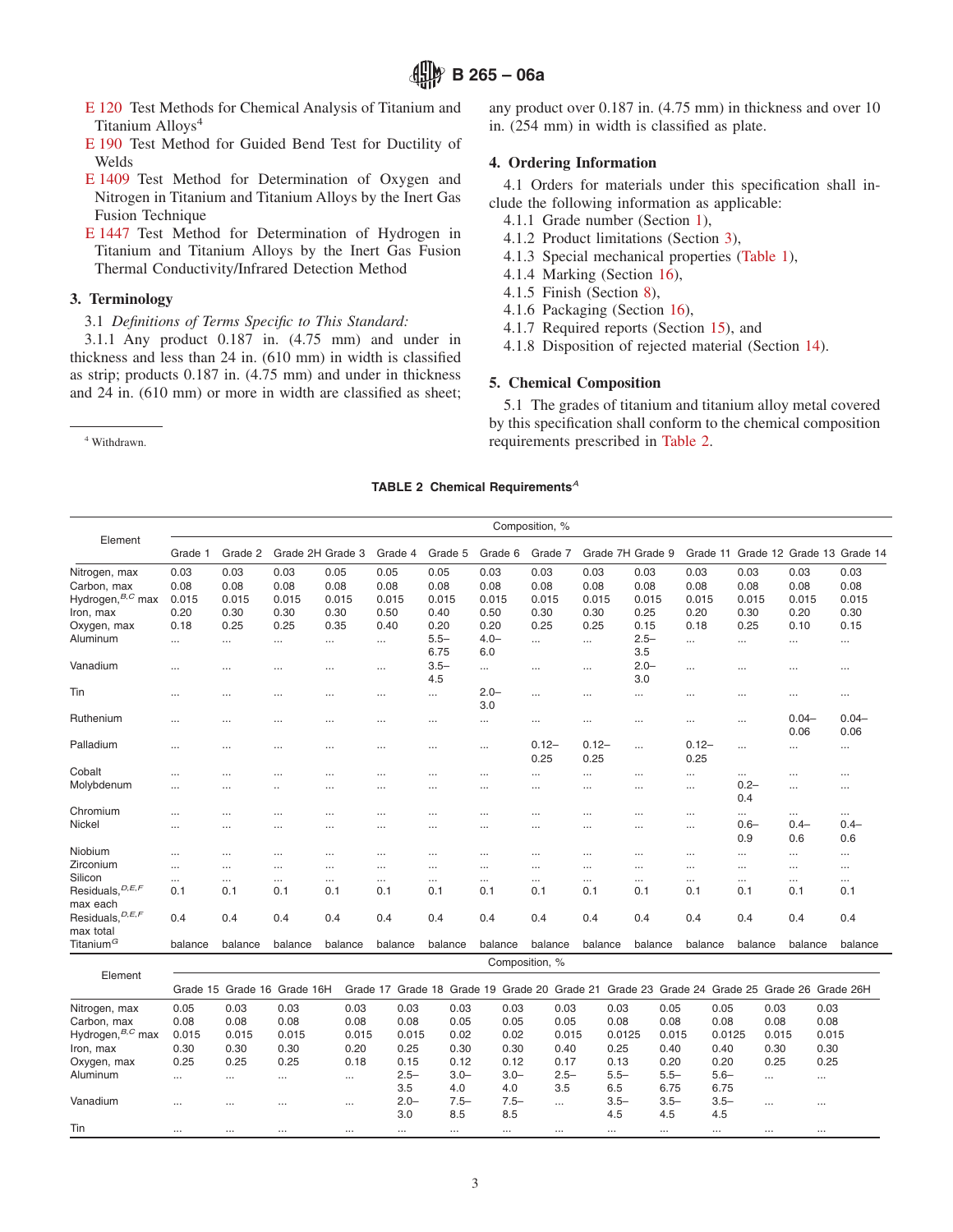|                                            |                  |                  |                    |                  |                  |                | Composition, %   |                  |          |                  |                  |                  |                                                                                   |
|--------------------------------------------|------------------|------------------|--------------------|------------------|------------------|----------------|------------------|------------------|----------|------------------|------------------|------------------|-----------------------------------------------------------------------------------|
| Element                                    | Grade 15         |                  | Grade 16 Grade 16H | Grade 17         |                  |                |                  |                  |          |                  |                  |                  | Grade 18 Grade 19 Grade 20 Grade 21 Grade 23 Grade 24 Grade 25 Grade 26 Grade 26H |
| Ruthenium                                  | $0.04 -$<br>0.06 |                  | $\cdots$           | $\cdots$         | $\cdots$         | $\cdots$       | $\cdots$         | $\cdots$         |          |                  |                  | $0.08 -$<br>0.14 | $0.08 -$<br>0.14                                                                  |
| Palladium                                  | $\cdots$         | $0.04 -$<br>0.08 | $0.04 -$<br>0.08   | $0.04 -$<br>0.08 | $0.04 -$<br>0.08 | $\cdots$       | $0.04 -$<br>0.08 | $\cdots$         | $\cdots$ | $0.04 -$<br>0.08 | $0.04 -$<br>0.08 | $\cdots$         | $\cdots$                                                                          |
| Cobalt                                     | $\cdots$         | $\cdots$         | $\cdots$           | $\cdots$         | $\cdots$         |                | $\cdots$         | $\cdots$         | $\cdots$ | $\cdots$         | $\ddots$         | $\cdots$         | $\cdots$                                                                          |
| Molybdenum                                 | $\cdots$         | $\cdots$         | $\cdots$           | $\cdots$         | $\cdots$         | $3.5 -$<br>4.5 | $3.5 -$<br>4.5   | $14.0 -$<br>16.0 |          | $\cdots$         | $\cdots$         | $\cdots$         | $\cdots$                                                                          |
| Chromium                                   | $\cdots$         | $\cdots$         | $\cdots$           | $\cdots$         | $\cdots$         | $5.5 -$<br>6.5 | $5.5-$<br>6.5    | $\cdots$         |          | $\cdots$         | $\cdots$         | $\cdots$         | $\cdots$                                                                          |
| Nickel                                     | $0.4 -$<br>0.6   | $\cdots$         | $\cdots$           | $\cdots$         | $\cdots$         | $\cdots$       | $\cdots$         | $\cdots$         | $\cdots$ | $\cdots$         | $0.3 -$<br>0.8   | $\cdots$         | $\cdots$                                                                          |
| Niobium                                    | $\cdots$         | $\cdots$         | $\cdots$           | $\cdots$         | $\cdots$         | $\cdots$       | $\cdots$         | $2.2 -$<br>3.2   | $\cdots$ | $\cdots$         | $\cdots$         | $\cdots$         | $\cdots$                                                                          |
| Zirconium                                  | $\cdots$         | $\cdots$         | $\cdots$           | $\cdots$         | $\cdots$         | $3.5 -$<br>4.5 | $3.5 -$<br>4.5   | $\cdots$         |          | $\cdots$         | $\ddots$         | $\cdots$         | $\cdots$                                                                          |
| Silicon                                    | $\cdots$         | $\cdots$         | $\cdots$           | $\cdots$         | $\cdots$         | $\cdots$       | $\cdots$         | $0.15 -$<br>0.25 | $\cdots$ | $\cdots$         | $\cdots$         | $\cdots$         | $\cdots$                                                                          |
| Residuals, <sup>D, E, F</sup><br>max each  | 0.1              | 0.1              | 0.1                | 0.1              | 0.1              | 0.15           | 0.15             | 0.1              | 0.1      | 0.1              | $0.1 +$          | 0.1              | 0.1                                                                               |
| Residuals, <sup>D, E, F</sup><br>max total | 0.4              | 0.4              | 0.4                | 0.4              | 0.4              | 0.4            | 0.4              | 0.4              | 0.4      | 0.4              | 0.4              | 0.4              | 0.4                                                                               |
| Titanium <sup>G</sup>                      | balance          | balance          | balance            | balance          | balance          | balance        | balance          | balance          | balance  | balance          | balance          | balance          | balance                                                                           |

| Element                       |          |          |          |          |          |          |          |                                                           |          |          |          |          |
|-------------------------------|----------|----------|----------|----------|----------|----------|----------|-----------------------------------------------------------|----------|----------|----------|----------|
|                               | Grade 27 | Grade 28 | Grade 29 | Grade 30 | Grade 31 | Grade 32 | Grade 33 | Grade 34                                                  | Grade 35 | Grade 36 | Grade 37 | Grade 38 |
| Nitrogen, max                 | 0.03     | 0.03     | 0.03     | 0.03     | 0.05     | 0.03     | 0.03     | 0.05                                                      | 0.05     | 0.03     | 0.03     | 0.03     |
| Carbon, max                   | 0.08     | 0.08     | 0.08     | 0.08     | 0.08     | 0.08     | 0.08     | 0.08                                                      | 0.08     | 0.04     | 0.08     | 0.08     |
| Hydrogen, <sup>B,C</sup> max  | 0.015    | 0.015    | 0.015    | 0.015    | 0.015    | 0.015    | 0.015    | 0.015                                                     | 0.015    | 0.0035   | 0.015    | 0.015    |
| Iron, max                     | 0.20     | 0.25     | 0.25     | 0.30     | 0.30     | 0.25     | 0.30     | 0.30                                                      | $0.20 -$ | 0.03     | 0.30     | $1.2 -$  |
| or range                      |          |          |          |          |          |          |          |                                                           | 0.80     |          |          | 1.8      |
| Oxygen, max                   | 0.18     | 0.15     | 0.13     | 0.25     | 0.35     | 0.11     | 0.25     | 0.35                                                      | 0.25     | 0.16     | 0.25     | $0.20 -$ |
| or range                      |          |          |          |          |          |          |          |                                                           |          |          |          | 0.30     |
| Aluminum                      |          | $2.5 -$  | $5.5 -$  |          |          | $4.5 -$  |          |                                                           | $4.0 -$  |          | $1.0 -$  | $3.5 -$  |
|                               | $\cdots$ | 3.5      | 6.5      |          | $\cdots$ | 5.5      | $\cdots$ |                                                           | 5.0      | $\cdots$ | 2.0      | 4.5      |
|                               |          |          |          |          |          |          |          |                                                           |          |          |          |          |
| Vanadium                      |          | $2.0 -$  | $3.5 -$  |          | $\ldots$ | $0.6 -$  | $\cdots$ | $\cdots$                                                  | $1.1 -$  | $\cdots$ | $\cdots$ | $2.0 -$  |
|                               |          | 3.0      | 4.5      |          |          | 1.4      |          |                                                           | 2.1      |          |          | 3.0      |
| Tin                           |          |          |          |          | $\cdots$ | $0.6 -$  | $\cdots$ | $\ldots$                                                  | $\cdots$ |          | $\cdots$ |          |
|                               |          |          |          |          |          | 1.4      |          |                                                           |          |          |          |          |
| Ruthenium                     | $0.08 -$ | $0.08 -$ | $0.08 -$ |          | $\cdots$ | $\cdots$ | $0.02 -$ | $0.02 -$                                                  | $\cdots$ |          | $\cdots$ | $\cdots$ |
|                               | 0.14     | 0.14     | 0.14     |          |          |          | 0.04     | 0.04                                                      |          |          |          |          |
| Palladium                     |          |          |          | $0.04 -$ | $0.04 -$ | $\cdots$ | $0.01 -$ | $0.01 -$                                                  | $\cdots$ |          | $\cdots$ | $\cdots$ |
|                               |          |          |          | 0.08     | 0.08     |          | 0.02     | 0.02                                                      |          |          |          |          |
| Cobalt                        | $\cdots$ |          | $\cdots$ | $0.20 -$ | $0.20 -$ | $\cdots$ | $\cdots$ |                                                           | $\cdots$ |          | $\cdots$ | $\cdots$ |
|                               |          |          |          | 0.80     | 0.80     |          |          |                                                           |          |          |          |          |
| Molybdenum                    | $\cdots$ | $\cdots$ | $\cdots$ |          | $\cdots$ | $0.6 -$  | $\cdots$ | $\cdots$                                                  | $1.5 -$  | $\cdots$ | $\cdots$ | $\cdots$ |
|                               |          |          |          |          |          | 1.2      |          |                                                           | 2.5      |          |          |          |
| Chromium                      | $\cdots$ |          | $\cdots$ |          | $\cdots$ | $\cdots$ | $0.1 -$  | $0.1 -$                                                   | $\cdots$ |          | $\cdots$ | $\cdots$ |
|                               |          |          |          |          |          |          | 0.2      | 0.2                                                       |          |          |          |          |
| Nickel                        |          | $\cdots$ | $\cdots$ |          | $\cdots$ | $\cdots$ | $0.35 -$ | $0.35 -$                                                  | $\ldots$ |          | $\cdots$ | $\cdots$ |
|                               |          |          |          |          |          |          | 0.55     | 0.55                                                      |          |          |          |          |
| Niobium                       |          |          |          |          |          |          |          |                                                           |          | $42.0 -$ |          |          |
|                               |          | $\cdots$ | $\cdots$ |          | $\cdots$ | $\cdots$ | $\cdots$ | $\cdots$                                                  | $\cdots$ | 47.0     | $\cdots$ | $\cdots$ |
| Zirconium                     |          |          |          |          |          | $0.6 -$  |          |                                                           |          |          |          |          |
|                               |          | $\cdots$ |          |          | $\cdots$ | 1.4      | $\cdots$ | $\cdots$                                                  | $\cdots$ |          | $\cdots$ | $\cdots$ |
|                               |          |          |          |          |          |          |          |                                                           |          |          |          |          |
| Silicon                       | $\cdots$ | $\cdots$ | $\cdots$ | $\cdots$ | $\cdots$ | $0.06 -$ | $\cdots$ | $\cdots$                                                  | $0.20 -$ | $\cdots$ | $\cdots$ | $\cdots$ |
|                               |          |          |          |          |          | 0.14     |          |                                                           | 0.40     |          |          |          |
| Residuals, $D,E,F$            | 0.1      | 0.1      | 0.1      | 0.1      | 0.1      | 0.1      | 0.1      | 0.1                                                       | 0.1      | 0.1      | 0.1      | 0.1      |
| max each                      |          |          |          |          |          |          |          |                                                           |          |          |          |          |
| Residuals, <sup>D, E, F</sup> | 0.4      | 0.4      | 0.4      | 0.4      | 0.4      | 0.4      | 0.4      | 0.4                                                       | 0.4      | 0.4      | 0.4      | 0.4      |
| max total                     |          |          |          |          |          |          |          |                                                           |          |          |          |          |
| Titanium <sup>G</sup>         | balance  | balance  | balance  | balance  | balance  | balance  |          | Remainder Remainder Remainder Remainder Remainder balance |          |          |          |          |

*<sup>A</sup>* Analysis shall be completed for all elements listed in this table for each grade. The analysis results for the elements not quantified in the table need not be reported unless the concentration level is greater than 0.1 % each or 0.4 % total.

*<sup>B</sup>* Lower hydrogen may be obtained by negotiation with the manufacturer.

*<sup>C</sup>* Final product analysis.

*<sup>D</sup>* Need not be reported.

*<sup>E</sup>* A residual is an element present in a metal or an alloy in small quantities and is inherent to the manufacturing process but not added intentionally. In titanium these elements include aluminum, vanadium, tin, chromium, molybdenum, niobium, zirconium, hafnium, bismuth, ruthenium, palladium, yttrium, copper, silicon, cobalt, tantalum, nickel, boron, manganese, and tungsten.

*<sup>F</sup>* The purchaser may, in his written purchase order, request analysis for specific residual elements not listed in this specification.

*<sup>G</sup>* The percentage of titanium is determined by difference.

† Residual max value for silicon in Grade 25 was corrected editorially.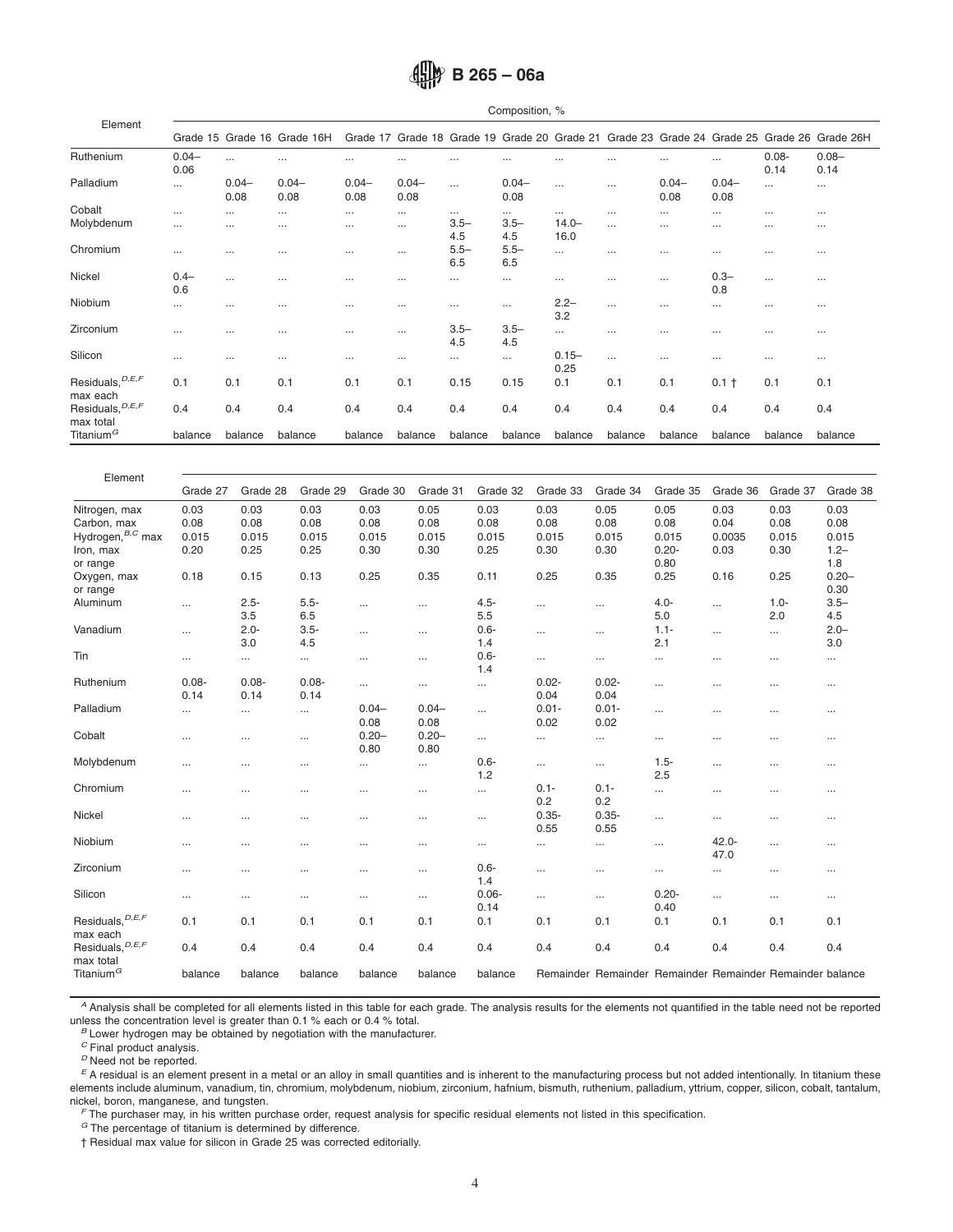**TABLE 3 Permissible Variations in Product Analysis**

| Element                                    | Product Analysis Limits,<br>max or Range, % | Permissible Variation in<br><b>Product Analysis</b> |
|--------------------------------------------|---------------------------------------------|-----------------------------------------------------|
|                                            |                                             |                                                     |
|                                            |                                             |                                                     |
| Aluminum                                   | 0.5 to 2.5                                  | ±0.20                                               |
| Aluminum                                   | 2.5 to 6.75                                 | ±0.40                                               |
| Carbon                                     | 0.10                                        | $+0.02$                                             |
| Chromium                                   | $0.1$ to $0.2$                              | ±0.02                                               |
| Chromium                                   | 5.5 to 6.5                                  | ±0.30                                               |
| Cobalt                                     | $0.2$ to $0.8$                              | ±0.05                                               |
| Hydrogen                                   | 0.02                                        | $+0.002$                                            |
| Iron                                       | 0.80                                        | $+0.15$                                             |
| Iron                                       | $1.2$ to $1.8$                              | ±0.20                                               |
| Molybdenum                                 | $0.2$ to $0.4$                              | ±0.03                                               |
| Molybdenum                                 | 0.6 to 1.2                                  | ±0.15                                               |
| Molybdenum                                 | 1.5 to 4.5                                  | ±0.20                                               |
| Molybdenum                                 | 14.0 to 16.0                                | ±0.50                                               |
| Nickel                                     | 0.3 to 0.9                                  | ±0.05                                               |
| Niobium                                    | 2.2 to 3.2                                  | ±0.15                                               |
| Niobium                                    | >30                                         | ±0.50                                               |
| Nitrogen                                   | 0.05                                        | $+0.02$                                             |
| Oxygen                                     | 0.30                                        | $+0.03$                                             |
| Oxygen                                     | 0.31 to 0.40                                | ±0.04                                               |
| Palladium                                  | 0.01 to 0.02                                | ±0.002                                              |
| Palladium                                  | $0.04$ to $0.08$                            | ±0.005                                              |
| Palladium                                  | 0.12 to 0.25                                | ±0.02                                               |
| Ruthenium                                  | 0.02 to 0.04                                | ±0.005                                              |
| Ruthenium                                  | 0.04 to 0.06                                | ±0.005                                              |
| Ruthenium                                  | 0.08 to 0.14                                | ±0.01                                               |
| Silicon                                    | $0.06$ to $0.40$                            | ±0.02                                               |
| Tin                                        | 0.6 to 3.0                                  | ±0.15                                               |
| Vanadium                                   | 0.6 to 4.5                                  | ±0.15                                               |
| Vanadium                                   | 7.5 to 8.5                                  | ±0.40                                               |
| Zirconium                                  | 0.6 to 1.4                                  | ±0.15                                               |
| Residuals <sup><math>A</math></sup> (each) | 0.15                                        | $+0.02$                                             |
|                                            |                                             |                                                     |

*<sup>A</sup>* A residual is an element present in a metal or alloy in small quantities and is inherent to the manufacturing process but not added intentionally. In titanium these elements include aluminum, vanadium, tin, iron, chromium, molybdenum, niobium, zirconium, hafnium, bismuth, ruthenium, palladium, yttrium, copper, silicon, cobalt, tantalum, nickel, boron, manganese and tungsten.

5.1.1 The elements listed in [Table 2](#page-2-1) are intentional alloy additions or elements which are inherent to the manufacture of titanium sponge, ingot or mill product.

5.1.1.1 Elements other than those listed in [Table 2](#page-2-1) are deemed to be capable of occurring in the grades listed in [Table](#page-2-1) [2](#page-2-1) by and only by way of unregulated or unanalyzed scrap additions to the ingot melt. Therefore, product analysis for elements not listed in [Table 2](#page-2-1) shall not be required unless specified and shall be considered to be in excess of the intent of this specification.

5.1.2 Elements intentionally added to the melt must be identified, analyzed, and reported in the chemical analysis.

5.2 When agreed upon by producer and purchaser and requested by the purchaser in his written purchase order, chemical analysis shall be completed for specific residual elements not listed in this specification.

5.3 *Product Analysis*— Product analysis tolerances do not broaden the specified heat analysis requirements but cover variations between laboratories in the measurement of chemical content. The manufacturer shall not ship material that is outside the limits specified in [Table 2](#page-2-1) for the applicable grade. Product analysis limits shall be as specified in [Table 3.](#page-4-1)

5.4 At least two samples for chemical analysis shall be tested to determine chemical composition. Samples shall be taken from the ingot or the extremes of the product to be analyzed.

<span id="page-4-2"></span><span id="page-4-1"></span>**TABLE 4 Permissible Variations in Thickness of Titanium Sheet**

| Specified Thickness, in. (mm)        | Permissible Variations in Thickness.<br>plus and minus, in. (mm) |
|--------------------------------------|------------------------------------------------------------------|
| 0.146 to 0.1875 (3.71 to 4.76), excl | 0.014(0.36)                                                      |
| 0.131 to 0.145 (3.33 to 3.68)        | 0.012(0.31)                                                      |
| 0.115 to 0.130 (2.92 to 3.30)        | 0.010(0.25)                                                      |
| $0.099$ to 0.114 (2.51 to 2.90)      | 0.009(0.23)                                                      |
| 0.084 to 0.098 (2.13 to 2.49)        | 0.008(0.20)                                                      |
| 0.073 to 0.083 (1.85 to 2.11)        | 0.007(0.18)                                                      |
| 0.059 to 0.072 (1.50 to 1.83)        | 0.006(0.15)                                                      |
| 0.041 to 0.058 (1.04 to 1.47)        | 0.005(0.13)                                                      |
| 0.027 to 0.040 (0.69 to 1.02)        | 0.004(0.10)                                                      |
| 0.017 to 0.026 (0.43 to 0.66)        | 0.003(0.08)                                                      |
| 0.008 to 0.016 (0.20 to 0.41)        | 0.002(0.05)                                                      |
| 0.006 to 0.007 (0.15 to 0.18)        | 0.0015(0.04)                                                     |
| 0.005(0.13)                          | 0.001(0.03)                                                      |

#### **6. Mechanical Properties**

6.1 Material supplied under this specification shall conform to the mechanical property requirements given in [Table 1](#page-1-0) for the grade specified.

<span id="page-4-0"></span>6.2 Tension testing specimens are to be machined and tested in accordance with Test Methods [E 8.](#page-1-1) Tensile properties shall be determined using a strain rate of 0.003 to 0.007 in./in./min through the specified yield strength, and then increasing the rate so as to produce failure in approximately one additional minute.

6.3 For sheet and strip, the bend test specimen shall stand being bent cold through an angle of 105° without fracture in the outside of the bent portion. The bend shall be made on a diameter equal to that shown in [Table 1](#page-1-0) for the applicable grade.

#### **7. Permissible Variations in Dimensions**

7.1 Dimensional tolerances on titanium and titanium alloy material covered by this specification shall be as specified in [Tables 4-13,](#page-4-2) as applicable.

#### **8. Finish**

8.1 Titanium and titanium alloy sheet, strip, and plate shall be free of injurious external and internal imperfections of a nature that will interfere with the purpose for which it is intended. Annealed material may be furnished as descaled, as sandblasted, or as ground, or both sandblasted and ground. If shipped as descaled, sandblasted, or ground, the manufacturer shall be permitted to remove minor surface imperfections by spot grinding if such grinding does not reduce the thickness of the material below the minimum permitted by the tolerance for the thickness ordered.

#### **9. Sampling for Chemical Analysis**

9.1 Samples for chemical analysis shall be representative of the material being tested. The utmost care must be used in sampling titanium for chemical analysis because of its great affinity for elements such as oxygen, nitrogen, and hydrogen. Therefore, in cutting samples for analysis, the operation should be carried out insofar as possible in a dust-free atmosphere. Chips should be collected from clean metal and tools should be clean and sharp. Samples for analysis should be stored in suitable containers.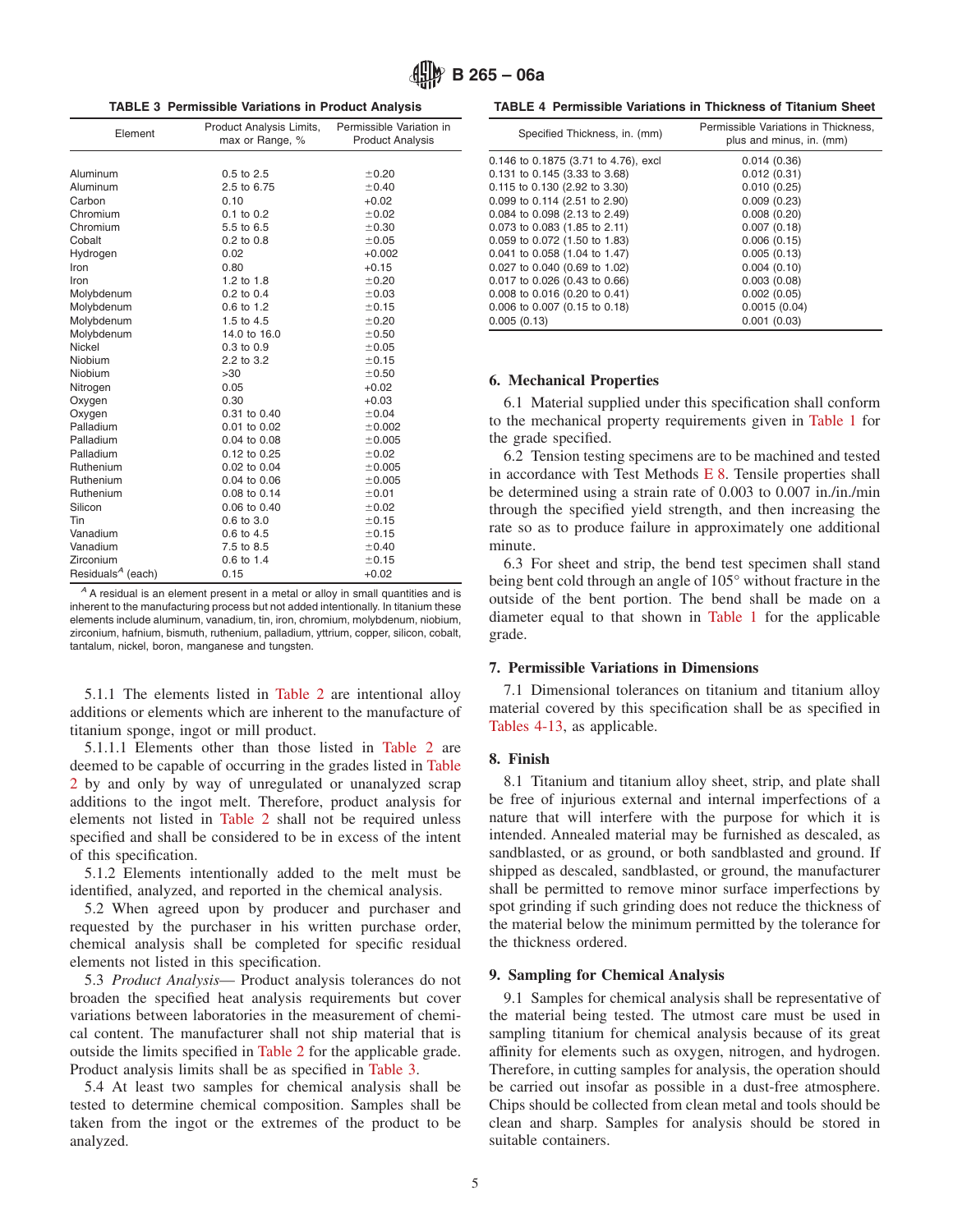| TABLE 5 Permissible Variations in Width and Length of |
|-------------------------------------------------------|
| <b>Titanium Sheet</b>                                 |

| Specified Width, in. (mm), for | Permissible Variations in |  |  |  |  |  |  |
|--------------------------------|---------------------------|--|--|--|--|--|--|
| Thicknesses Under 3/16 in.     | Width, in. (mm)           |  |  |  |  |  |  |
| 24 to 48 (610 to 1220), excl   | $+1/16$ (+1.60), -0       |  |  |  |  |  |  |
| 48 (1220) and over             | $+1/8$ (+3.20), -0        |  |  |  |  |  |  |
| Specified Length, ft (m)       | Permissible Variations    |  |  |  |  |  |  |
|                                | in Length, in. (mm)       |  |  |  |  |  |  |
| Up to $10(3)$                  | $+1/4$ (+6.35), -0        |  |  |  |  |  |  |
| Over 10 to 20 (3 to 6)         | $+1/2$ (+12.7), -0        |  |  |  |  |  |  |
|                                |                           |  |  |  |  |  |  |

#### **TABLE 6 Permissible Variations in Weight of Titanium Sheet**

The actual weight of any one item of an ordered thickness and size in any finish is limited in overweight by the following tolerance:

Any item of five sheets or less, or any item estimated to weigh 200 lb (91 kg) or less, may actually weigh as much as 10 % over the estimated weight.

Any item of more than five sheets and estimated to weigh more than 200 lb may actually weigh as much as  $7\frac{1}{2}$  % over the estimated weight.

There is no under tolerance in weight for titanium sheets, under tolerance being restricted by the permissible thickness variations.

Only random (or mill size) sheets may be ordered on a square foot basis, and the number of square feet shipped may exceed the number ordered by as much as 5 %.

## **10. Methods of Chemical Analysis**

10.1 The chemical analysis shall be conducted by the standard techniques normally utilized by the manufacturer and purchaser. In case of disagreement Test Methods [E 120](#page-5-4) shall be used as the referee method except for carbon, oxygen, and hydrogen which are not covered in Test Methods [E 120.](#page-2-2) Test Method [E 1409](#page-2-3) shall be used as a referee method for oxygen and Test Method [E 1447](#page-2-4) shall be used as a referee method for hydrogen.

#### **11. Retests**

11.1 If the results of any chemical or mechanical property test lot are not in conformance with the requirements of this specification, the lot may be retested at the option of the manufacturer. The frequency of the retest will double the initial number of tests. If the results of the retest conform to the specification, then the retest values will become the test values for certification. Only original conforming test results or the conforming retest results shall be reported to the purchaser. If the results for the retest fail to conform to the specification, the material will be rejected in accordance with Section 14.

# **12. Referee Test and Analysis**

12.1 In the event of disagreement between the manufacturer and the purchaser on the conformance of the material to the requirements of this specification, a mutually acceptable referee shall perform the tests in question. The referee's testing shall be used in determining conformance of the material to this specification.

#### **13. Rounding-Off Procedure**

13.1 For purposes of determining conformance with this specification, an observed or a calculated value shall be rounded off to the nearest "unit" in the last right-hand signifi<span id="page-5-0"></span>cant digit used in expressing the limiting value. This is in accordance with the round-off method of Practice [E 29.](#page-1-2)

#### **14. Rejection**

14.1 Material not conforming to the specification or to authorized modifications shall be subject to rejection. Unless otherwise specified, rejected material may be returned to the manufacturer at the manufacturer's expense, unless the purchaser receives, within three weeks of notice of rejection, other instructions for disposition.

## **15. Certification**

15.1 If so requested by the purchaser, the manufacturer shall supply at least one copy of his report certifying that the material supplied has been inspected and tested in accordance with the requirements of this specification and that the results of chemical analysis and mechanical tests meet the requirements of this specification for the appropriate grade.

#### **16. Marking and Packaging**

# <span id="page-5-4"></span><span id="page-5-2"></span><span id="page-5-1"></span>16.1 *Marking*:

16.1.1 *Identification*—Unless otherwise specified, each plate, sheet, and strip shall be marked in the respective location indicated below, with the number of this specification, heat number, manufacturer's identification, and the nominal thickness in inches. The characters shall be not less than 3⁄8 in. (9.52 mm) in height, shall be applied using a suitable marking fluid, and shall be capable of being removed with a hot alkaline cleaning solution without rubbing. The markings shall have no deleterious effect on the material or its performance. The characters shall be sufficiently stable to withstand ordinary handling.

<span id="page-5-3"></span>16.1.2 Plate, flat sheet, and flat strip over 6 in. (152 mm) in width shall be marked in lengthwise rows of characters recurring at intervals not greater than 3 in. (76 mm), the rows being spaced not more than 2 in. (51 mm) apart and alternately staggered. Heat numbers shall occur at least 3 times across the width of the sheet and at intervals not greater than 2 ft (0.610 m) along the length. As an option, when permitted, each plate, sheet, or cut length strip may be marked in at least one corner with the number of this specification, heat number, manufacturer's identification, and the nominal thickness in inches or millimetres as required.

16.1.3 Flat strip 6 in. (152 mm) and under in width shall be marked near one end.

16.1.4 Coiled sheet and strip shall be marked near the outside end of the coil.

16.2 *Packaging*—Unless otherwise specified, material purchased under this specification may be packaged for shipment either by boxing, crating, single boarding, burlapping, or with no protection in accordance with the manufacturer's standard practice.

## **17. Keywords**

17.1 plate; sheet; strip; titanium; titanium alloys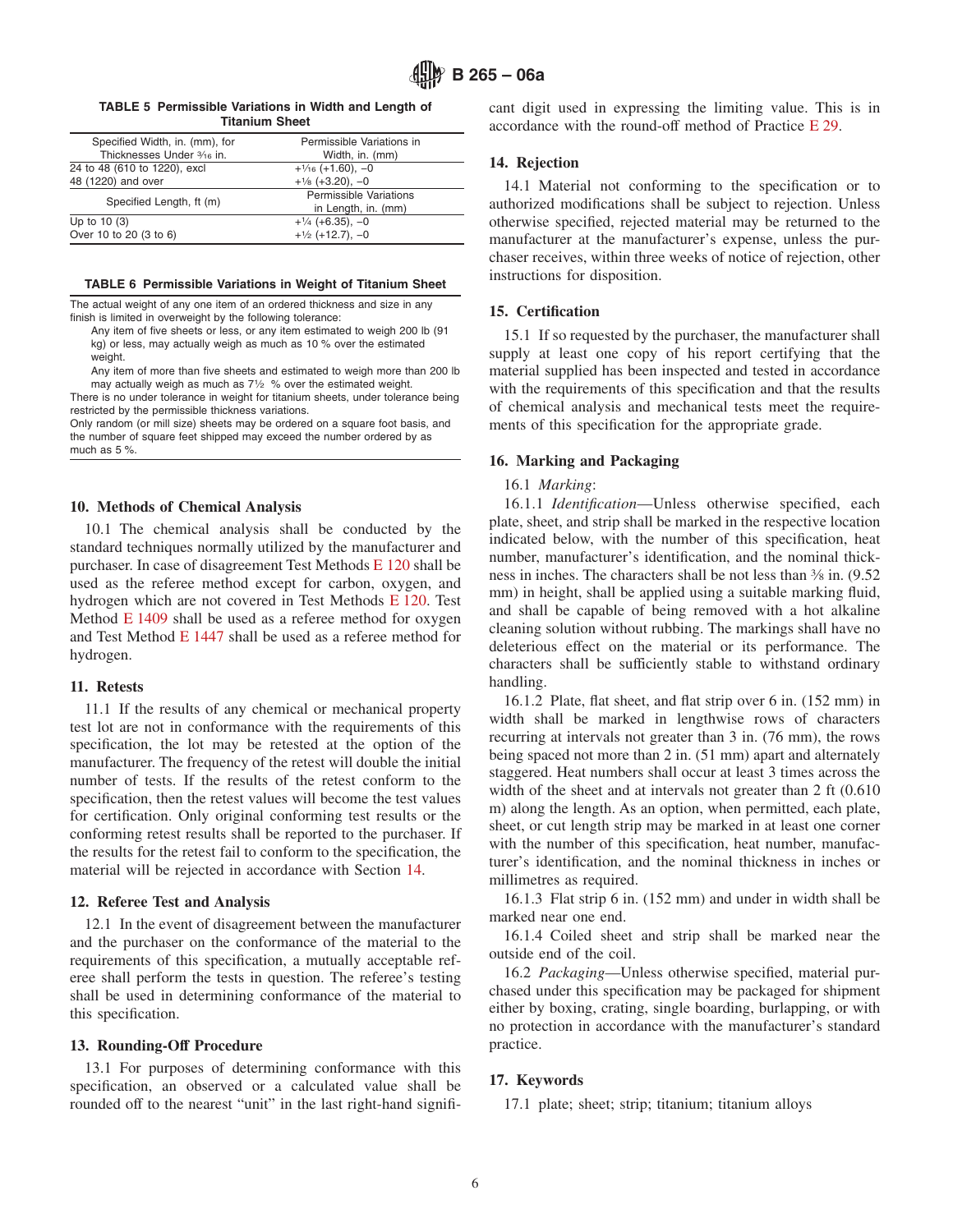**TABLE 7 Permissible Variations in Width***<sup>A</sup>* **of Titanium Strip**

|                                              | Permissible Variations in Thickness, plus and minus, for Widths Given, in. (mm) |                                                   |                                          |                                             |                                                |                                               |  |  |  |
|----------------------------------------------|---------------------------------------------------------------------------------|---------------------------------------------------|------------------------------------------|---------------------------------------------|------------------------------------------------|-----------------------------------------------|--|--|--|
| Specified Thickness, in.<br>(mm)             | Under $\frac{1}{2}$ to<br>$\frac{3}{16}$ (12.70 to<br>4.76), incl               | $\frac{1}{2}$ to 6 (12.70)<br>to 152.40),<br>incl | Over 6 to 9<br>(152.40)<br>228.60), incl | Over 9 to 12<br>(228.60 to<br>304.80), incl | Over 12 to 20<br>$(304.80)$ to<br>508.0), incl | Over 20 to 24<br>$(508.0)$ to<br>609.6), excl |  |  |  |
| Under 3/16 to 0.161 (4.76)<br>to 4.09), incl | $\cdots$                                                                        | 0.016(0.41)                                       | 0.020(0.51)                              | 0.020(0.51)                                 | 0.031(0.79)                                    | 0.031(0.79)                                   |  |  |  |
| 0.160 to 0.100 (4.06 to<br>2.54), incl       | 0.010(0.25)                                                                     | 0.010(0.25)                                       | 0.016(0.41)                              | 0.016(0.41)                                 | 0.020(0.51)                                    | 0.020(0.51)                                   |  |  |  |
| 0.099 to 0.069 (2.51 to<br>1.75), incl       | 0.008(0.20)                                                                     | 0.008(0.20)                                       | 0.010(0.25)                              | 0.010(0.25)                                 | 0.016(0.41)                                    | 0.020(0.51)                                   |  |  |  |
| 0.068 (1.73) and under                       | 0.005(0.13)                                                                     | 0.005(0.13)                                       | 0.005(0.13)                              | 0.010(0.25)                                 | 0.016(0.41)                                    | 0.020(0.51)                                   |  |  |  |

*<sup>A</sup>* These tolerances are applicable for a standard No. 3 edge.

#### **TABLE 8 Permissible Variations in Length of Titanium Strip**

| Specified Length, ft (m)             | Permissible Variations in<br>Length, in. (mm) |  |  |  |  |
|--------------------------------------|-----------------------------------------------|--|--|--|--|
| To 5 (1.524), incl                   | $+3/8$ (+9.52), -0                            |  |  |  |  |
| Over 5 to 10 (1.524 to 3.048), incl  | $+1/2$ (+12.70), -0                           |  |  |  |  |
| Over 10 to 20 (3.048 to 6.096), incl | $+5/8$ (+15.88), -0                           |  |  |  |  |

#### **TABLE 9 Permissible Variations in Thickness of Titanium Strip***<sup>A</sup>*

|                                             |                                                      | Permissible Variations in Thickness, plus and minus, for Widths Given, in. (mm) |                                 |                                        |                                           |                                          |                                          |                                            |  |
|---------------------------------------------|------------------------------------------------------|---------------------------------------------------------------------------------|---------------------------------|----------------------------------------|-------------------------------------------|------------------------------------------|------------------------------------------|--------------------------------------------|--|
| Specified Thickness,<br>in. $(mm)$          | Under 1 to $\frac{3}{16}$<br>(25.4 to 4.76),<br>incl | Under 3 to 1<br>(76.2 to 25.4),<br>incl                                         | 3 to 6 (76.2 to<br>152.4), incl | Over 6 to 9<br>(152.4)<br>228.6), incl | Over 9 to 12<br>(228.6 to<br>304.8), incl | Over 12 to 16<br>(304.8)<br>406.4), incl | Over 16 to 20<br>(406.4)<br>508.0), incl | Over 20 to 24<br>(508.0 to<br>609.6), incl |  |
| Under 3/16 to 0.161 (4.76 to<br>4.09), incl | 0.002(0.05)                                          | 0.003(0.08)                                                                     | 0.004(0.10)                     | 0.004(0.10)                            | 0.004(0.10)                               | 0.005(0.13)                              | 0.006(0.16)                              | 0.006(0.16)                                |  |
| $0.160$ to $0.100$ (4.06 to 2.54), incl     | 0.002(0.05)                                          | 0.002(0.05)                                                                     | 0.003(0.08)                     | 0.004(0.10)                            | 0.004(0.10)                               | 0.004(0.10)                              | 0.005(0.13)                              | 0.005(0.13)                                |  |
| 0.099 to 0.069 (2.51 to 1.75), incl         | 0.002(0.05)                                          | 0.002(0.05)                                                                     | 0.003(0.08)                     | 0.003(0.08)                            | 0.003(0.08)                               | 0.004(0.10)                              | 0.004(0.10)                              | 0.004(0.10)                                |  |
| 0.068 to 0.050 (1.73 to 1.27), incl         | 0.002(0.05)                                          | 0.002(0.05)                                                                     | 0.003(0.08)                     | 0.003(0.08)                            | 0.003(0.08)                               | 0.003(0.08)                              | 0.004(0.10)                              | 0.004(0.10)                                |  |
| 0.049 to 0.040 (1.24 to 1.02), incl         | 0.002(0.05)                                          | 0.002(0.05)                                                                     | 0.0025(0.06)                    | 0.003(0.08)                            | 0.003(0.08)                               | 0.003(0.08)                              | 0.004(0.10)                              | 0.004(0.10)                                |  |
| 0.039 to 0.035 (0.99 to 0.89), incl         | 0.002(0.05)                                          | 0.002(0.05)                                                                     | 0.0025(0.06)                    | 0.003(0.08)                            | 0.003(0.08)                               | 0.003(0.08)                              | 0.003(0.08)                              | 0.003(0.08)                                |  |
| 0.034 to 0.029 (0.86 to 0.74), incl         | 0.0015(0.04)                                         | 0.0015(0.04)                                                                    | 0.002(0.05)                     | 0.0025(0.06)                           | 0.0025(0.06)                              | 0.0025(0.06)                             | 0.003(0.08)                              | 0.003(0.08)                                |  |
| 0.028 to 0.026 (0.71 to 0.66), incl         | 0.001(0.03)                                          | 0.0015(0.04)                                                                    | 0.0015(0.04)                    | 0.002(0.05)                            | 0.002(0.05)                               | 0.002(0.05)                              | 0.0025(0.06)                             | 0.003(0.08)                                |  |
| 0.025 to 0.020 (0.64 to 0.51), incl         | 0.001(0.03)                                          | 0.001(0.03)                                                                     | 0.0015(0.04)                    | 0.002(0.05)                            | 0.002(0.05)                               | 0.002(0.05)                              | 0.0025(0.06)                             | 0.0025 (0.06)                              |  |
| 0.019 to 0.017 (0.48 to 0.43), incl         | 0.001(0.03)                                          | 0.001(0.03)                                                                     | 0.001(0.03)                     | 0.0015(0.04)                           | 0.0015(0.04)                              | 0.002(0.05)                              | 0.002(0.05)                              | 0.002(0.05)                                |  |
| 0.016 to 0.013 (0.41 to 0.33), incl         | 0.001(0.03)                                          | 0.001(0.03)                                                                     | 0.001(0.03)                     | 0.0015(0.04)                           | 0.0015(0.04)                              | 0.0015(0.04)                             | 0.002(0.05)                              | 0.002(0.05)                                |  |
| 0.02(0.30)                                  | 0.001(0.03)                                          | 0.001(0.03)                                                                     | 0.001(0.03)                     | 0.001(0.03)                            | 0.001(0.03)                               | 0.0015(0.04)                             | 0.0015(0.04)                             | 0.0015(0.04)                               |  |
| 0.011(0.28)                                 | 0.001(0.03)                                          | 0.001(0.03)                                                                     | 0.001(0.03)                     | 0.001(0.03)                            | 0.001(0.03)                               | 0.0015(0.04)                             | 0.0015(0.04)                             | 0.0015(0.04)                               |  |
| $0.010^{B}$ (0.25)                          | 0.001(0.03)                                          | 0.001(0.03)                                                                     | 0.001(0.03)                     | 0.001(0.03)                            |                                           | 0.001(0.03)                              | 0.0015(0.04)                             | 0.0015(0.04)                               |  |

*<sup>A</sup>* Thickness measurements are taken 3⁄8 in. (9.5 mm) from the edge of the strip, except that on widths less than 1 in. (25.4 mm) the tolerances given are applicable for measurements at all locations.<br><sup>B</sup> For thicknesses under 0.010 in. (0.25 mm), in widths to 16 in. (406 mm) a tolerance of ±10 % of the thickness shall apply. In widths over 16 to 23<sup>15</sup>/16 in. (406 to 608

mm), incl, a tolerance of  $\pm 15$  % of the thickness shall apply.

**TABLE 10 Permissible Variations in Weight of Titanium Strip**

The actual shipping weight of any one item of an ordered thickness and width in any finish may exceed estimated weight by as much as 10 %.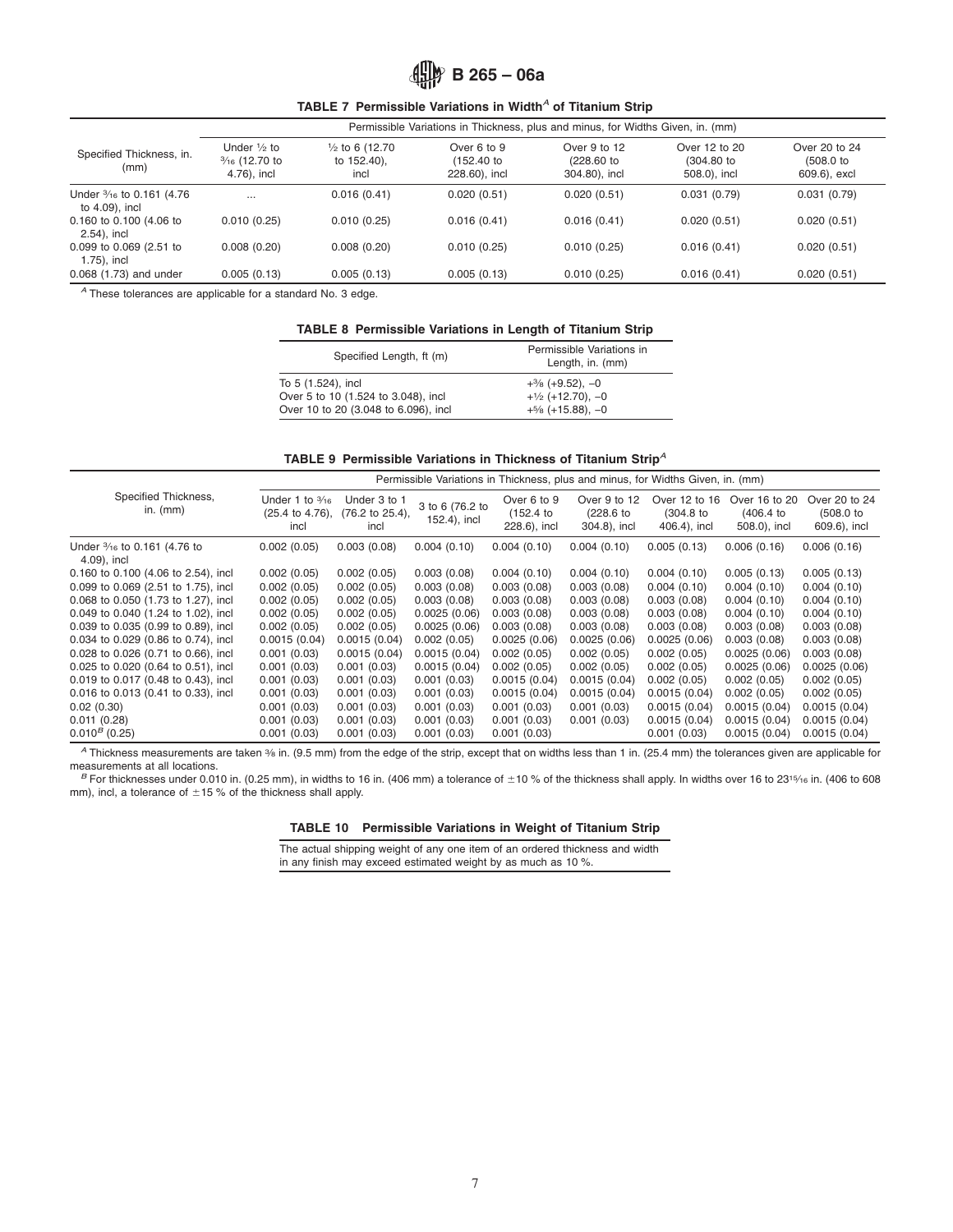# **TABLE 11 Permissible Variations in Width and Length***<sup>A</sup>* **of Titanium Plate, Rectangular, Sheared**

|                                   |                                | Permissible Variations Over Specified Dimension for Thicknesses Given, in. (mm) |                          |                              |                          |                       |                          |
|-----------------------------------|--------------------------------|---------------------------------------------------------------------------------|--------------------------|------------------------------|--------------------------|-----------------------|--------------------------|
| Specified Length, in. (mm)        | Specified Width, in. (mm)      | Under % (9.52)                                                                  |                          | % to % (9.52 to 15.88), excl |                          | 5/8 (15.88) and over  |                          |
|                                   |                                | Width                                                                           | Length                   | Width                        | Length                   | Width                 | Length                   |
| Under 120 (3048)                  | Under 60 (1524)                | $\frac{3}{6}$ (9.52)                                                            | $\frac{1}{2}$ (12.70)    | $\frac{7}{16}$ (11.11)       | $\frac{5}{6}$ (15.88)    | $\frac{1}{2}$ (12.70) | $\frac{3}{4}$ (19.05)    |
|                                   | 60 to 84 (1524 to 2134), excl  | $\frac{7}{16}$ (11.11)                                                          | $\frac{5}{6}$ (15.88)    | $\frac{1}{2}$ (12.70)        | $1\frac{1}{16}$ (17.46)  | $\frac{5}{6}$ (15.88) | $\frac{7}{6}$ (22.22)    |
|                                   | 84 to 108 (2134 to 2743), excl | $\frac{1}{2}$ (12.70)                                                           | $\frac{3}{4}$ (19.05)    | $\frac{5}{6}$ (15.88)        | $\frac{7}{8}$ (22.22)    | $\frac{3}{4}$ (19.05) | 1(25.40)                 |
|                                   | 108 (2743) or over             | $\frac{5}{6}$ (15.88)                                                           | $\frac{7}{8}$ (22.22)    | $\frac{3}{4}$ (19.05)        | 1(25.40)                 | $\frac{7}{8}$ (22.22) | 11/8 (28.58)             |
| 120 to 240 (3048 to 6096), excl   | Under 60 (1524)                | $\frac{3}{8}$ (9.52)                                                            | $\frac{3}{4}$ (19.05)    | $\frac{1}{2}$ (12.70)        | $\frac{7}{8}$ (22.22)    | $\frac{5}{6}$ (15.88) | 1(25.40)                 |
|                                   | 60 to 84 (1524 to 2134), excl  | $\frac{1}{2}$ (12.70)                                                           | $\frac{3}{4}$ (19.05)    | $\frac{5}{6}$ (15.88)        | $\frac{7}{8}$ (22.22)    | $\frac{3}{4}$ (19.05) | 1(25.40)                 |
|                                   | 84 to 108 (2134 to 2743), excl | $\frac{9}{16}$ (14.29)                                                          | $\frac{7}{8}$ (22.22)    | $1\frac{1}{16}$ (17.46)      | $15/16$ (23.81)          | $13/16$ (20.64)       | $1\frac{1}{8}$ (28.58)   |
|                                   | 108 (2743) or over             | $\frac{5}{6}$ (15.88)                                                           | 1(25.40)                 | $\frac{3}{4}$ (19.05)        | $1\frac{1}{8}$ (28.58)   | $\frac{7}{8}$ (22.22) | 11/ <sub>4</sub> (31.75) |
| 240 to 360 (6096 to 9144), excl   | Under 60 (1524)                | $\frac{3}{6}$ (9.52)                                                            | 1(25.40)                 | $\frac{1}{2}$ (12.70)        | $1\frac{1}{8}$ (28.58)   | $\frac{5}{6}$ (15.88) | 11/ <sub>4</sub> (31.75) |
|                                   | 60 to 84 (1524 to 2134), excl  | $\frac{1}{2}$ (12.70)                                                           | 1(25.40)                 | $\frac{5}{6}$ (15.88)        | $1\frac{1}{8}$ (28.58)   | $\frac{3}{4}$ (19.05) | 11/ <sub>4</sub> (31.75) |
|                                   | 84 to 108 (2134 to 2743), excl | $\frac{9}{16}$ (14.29)                                                          | 1(25.40)                 | $1\frac{1}{16}$ (17.46)      | $1\frac{1}{8}$ (28.58)   | $\frac{7}{8}$ (22.22) | 1% (34.92)               |
|                                   | 108 (2743) or over             | $1\frac{1}{16}$ (17.46)                                                         | $1\frac{1}{8}$ (28.58)   | $\frac{7}{8}$ (22.22)        | 11/ <sub>4</sub> (31.75) | 1(25.40)              | 1% (34.92)               |
| 360 to 480 (9144 to 7112), excl   | Under 60 (1524)                | $\frac{7}{16}$ (11.11)                                                          | $1\frac{1}{8}$ (28.58)   | $\frac{1}{2}$ (12.70)        | 11/ <sub>4</sub> (31.75) | $\frac{5}{6}$ (15.88) | $1\frac{1}{2}$ (38.10)   |
|                                   | 60 to 84 (1524 to 2134), excl  | $\frac{1}{2}$ (12.70)                                                           | 11/ <sub>4</sub> (31.75) | $\frac{5}{6}$ (15.88)        | $1\frac{3}{6}$ (34.92)   | $\frac{3}{4}$ (19.05) | $1\frac{1}{2}$ (38.10)   |
|                                   | 84 to 108 (2134 to 2743), excl | $\frac{9}{16}$ (14.29)                                                          | 11/4 (31.75)             | $\frac{3}{4}$ (19.05)        | 1% (34.92)               | $\frac{7}{8}$ (22.22) | $1\frac{1}{2}$ (38.10)   |
|                                   | 108 (2743) or over             | $\frac{3}{4}$ (19.05)                                                           | 1% (34.92)               | 7/8 (22.22)                  | $1\frac{1}{2}$ (38.10)   | 1(25.40)              | 1% (41.28)               |
| 480 to 600 (7112 to 15 240), excl | Under 60 (1524)                | $\frac{7}{16}$ (11.11)                                                          | 11/ <sub>4</sub> (31.75) | $\frac{1}{2}$ (12.70)        | $1\frac{1}{2}$ (38.10)   | $\frac{5}{6}$ (15.88) | 1% (41.28)               |
|                                   | 60 to 84 (1524 to 2134), excl  | $\frac{1}{2}$ (12.70)                                                           | 1% (34.92)               | $\frac{5}{6}$ (15.88)        | $1\frac{1}{2}$ (38.10)   | $\frac{3}{4}$ (19.05) | 1% (41.28)               |
|                                   | 84 to 108 (2134 to 2743), excl | $\frac{5}{6}$ (15.88)                                                           | 1% (34.92)               | $\frac{3}{4}$ (19.05)        | $1\frac{1}{2}$ (38.10)   | 7/8 (22.22)           | 1% (41.28)               |
|                                   | 108 (2743) or over             | $\frac{3}{4}$ (19.05)                                                           | $1\frac{1}{2}$ (38.10)   | 7/8 (22.22)                  | 1% (41.28)               | 1(25.40)              | 13/4 (44.45)             |
| 600 (15 240) or over              | Under 60 (1524)                | $\frac{1}{2}$ (12.70)                                                           | 13/4 (44.45)             | $\frac{5}{6}$ (15.88)        | 17/8 (47.62)             | $\frac{3}{4}$ (19.05) | 17/8 (47.62)             |
|                                   | 60 to 84 (1524 to 2134), excl  | $\frac{5}{6}$ (15.88)                                                           | 13/ <sub>4</sub> (44.45) | $\frac{3}{4}$ (19.05)        | 17/8 (47.62)             | 7/8 (22.22)           | 17/8 (47.62)             |
|                                   | 84 to 108 (2134 to 2743), excl | $\frac{5}{6}$ (15.88)                                                           | 13/ <sub>4</sub> (44.45) | $\frac{3}{4}$ (19.05)        | 17/ <sub>8</sub> (47.62) | $\frac{7}{6}$ (22.22) | 17/ <sub>8</sub> (47.62) |
|                                   | 108 (2743) or over             | 7/8 (22.22)                                                                     | 13/ <sub>4</sub> (44.45) | 1(25.40)                     | 2(50.80)                 | 11/8 (28.58)          | 21/ <sub>4</sub> (57.15) |

*A* The tolerance under the specified width and length is  $\frac{1}{4}$  in. (6.35 mm).

#### <span id="page-7-0"></span>**TABLE 12 Permissible Variations from a Flat Surface for Titanium Plate, Annealed**

Note 1—Variations in flatness apply to plates up to 15 ft (4.57 m) in length, or to any 15 ft of longer plates.

NOTE 2—If the longer dimension is under 36 in. (914 mm) the variation is not greater than  $\frac{1}{4}$  in. (6.35 mm).

NOTE 3—The shorter dimension specified is considered the width and the variation in flatness across the width does not exceed the tabular amount for that dimension.

NOTE 4—The maximum deviation from a flat surface does not customarily exceed the tabular tolerance for the longer dimension specified.

| Specified Thickness, in. (mm)                                                                                                                                                                                                                                                                                                                                                                                              | 48 (1219)<br>or Under                                                                                                                               | 48, excl to 60<br>(1219 to<br>1524), excl                                                                                                                                                       | 60 to 72<br>(1524 to<br>1829), excl                                                                                                                                                                 | 72 to 84<br>(1829 to<br>2134), excl                                                                                                                                                           | 84 to 96<br>$(2134)$ to<br>2438), excl                                                                                                                               | 96 to 108<br>(2438 to<br>2743), excl                                                                                                                                             | 108 to 120<br>(2743 to<br>3048), excl                                                                                                                                 | 120 to 144<br>(3048 to<br>3658), excl                                                                                                                     | 144 (3658)<br>and Over                                                                                                                        |
|----------------------------------------------------------------------------------------------------------------------------------------------------------------------------------------------------------------------------------------------------------------------------------------------------------------------------------------------------------------------------------------------------------------------------|-----------------------------------------------------------------------------------------------------------------------------------------------------|-------------------------------------------------------------------------------------------------------------------------------------------------------------------------------------------------|-----------------------------------------------------------------------------------------------------------------------------------------------------------------------------------------------------|-----------------------------------------------------------------------------------------------------------------------------------------------------------------------------------------------|----------------------------------------------------------------------------------------------------------------------------------------------------------------------|----------------------------------------------------------------------------------------------------------------------------------------------------------------------------------|-----------------------------------------------------------------------------------------------------------------------------------------------------------------------|-----------------------------------------------------------------------------------------------------------------------------------------------------------|-----------------------------------------------------------------------------------------------------------------------------------------------|
| $\frac{3}{16}$ to $\frac{1}{4}$ (4.76 to 6.35), excl<br>$\frac{1}{4}$ to $\frac{3}{8}$ (6.35 to 9.54), excl<br>% to 1/2 (9.54 to 12.70), excl<br>$\frac{1}{2}$ to $\frac{3}{4}$ (12.70 to 19.05), excl<br>3/ <sub>4</sub> to 1 (19.05 to 25.40), excl<br>1 to $1\frac{1}{2}$ (25.40 to 38.10), excl $\frac{1}{2}$ (12.70)<br>Over 11/2 to 4 (38.10 to 101.6), 3/16 (4.76)<br>excl<br>Over 4 to 6 (101.6 to 152.4),<br>excl | $\frac{3}{4}$ (19.05)<br>$1\frac{1}{16}$ (17.46)<br>$\frac{1}{2}$ (12.70)<br>$\frac{1}{2}$ (12.70)<br>$\frac{1}{2}$ (12.70)<br>$\frac{1}{4}$ (6.35) | 11/16 (26.99)<br>$\frac{3}{4}$ (19.05)<br>$\frac{9}{16}$ (14.29)<br>$\frac{9}{16}$ (14.29)<br>$\frac{9}{16}$ (14.29)<br>$\frac{9}{16}$ (14.29)<br>$\frac{5}{16}$ (7.94)<br>$\frac{3}{8}$ (9.54) | 11/ <sub>4</sub> (31.75)<br>$15/16$ (23.81)<br>$1\frac{1}{16}$ (17.46)<br>$\frac{5}{8}$ (15.88)<br>$\frac{5}{6}$ (15.88)<br>$\frac{9}{16}$ (14.29)<br>$\frac{3}{8}$ (9.54)<br>$\frac{1}{2}$ (12.70) | 1% (34.92)<br>$1\frac{1}{8}$ (28.58)<br>$\frac{3}{4}$ (19.05)<br>$\frac{5}{6}$ (15.88)<br>$\frac{5}{6}$ (15.88)<br>$\frac{9}{16}$ (14.29)<br>$\frac{7}{16}$ (11.11)<br>$\frac{9}{16}$ (14.29) | 1% (41.28)<br>1% (34.92)<br>$15/16$ (23.81)<br>$13/16$ (20.64)<br>$\frac{3}{4}$ (19.05)<br>$1\frac{1}{16}$ (17.46)<br>$\frac{1}{2}$ (12.70)<br>$\frac{5}{6}$ (15.88) | 1% (41.28)<br>$1\%6(36.51)$<br>$1\frac{1}{8}$ (28.58)<br>$1\frac{1}{8}$ (28.58)<br>$13/16$ (20.64)<br>$1\frac{1}{16}$ (17.46)<br>$\frac{9}{16}$ (14.29)<br>$\frac{3}{4}$ (19.05) | $\cdots$<br>$1\%6(36.69)$<br>11/ <sub>4</sub> (31.75)<br>$1\frac{1}{8}$ (28.58)<br>$15/16$ (23.81)<br>$1\frac{1}{16}$ (17.46)<br>$\frac{5}{6}$ (15.88)<br>7/8 (22.22) | $\cdots$<br>17/ <sub>8</sub> (47.62)<br>$1\%6(36.51)$<br>$1\frac{1}{8}$ (28.58)<br>(25.40)<br>$\frac{3}{4}$ (19.05)<br>$\frac{3}{4}$ (19.05)<br>1 (25.40) | $\cdots$<br>$\cdots$<br>13/ <sub>4</sub> (44.45)<br>1% (34.92)<br>$1\frac{1}{8}$ (28.58)<br>1(25.40)<br>7/8 (22.22)<br>$1\frac{1}{8}$ (28.58) |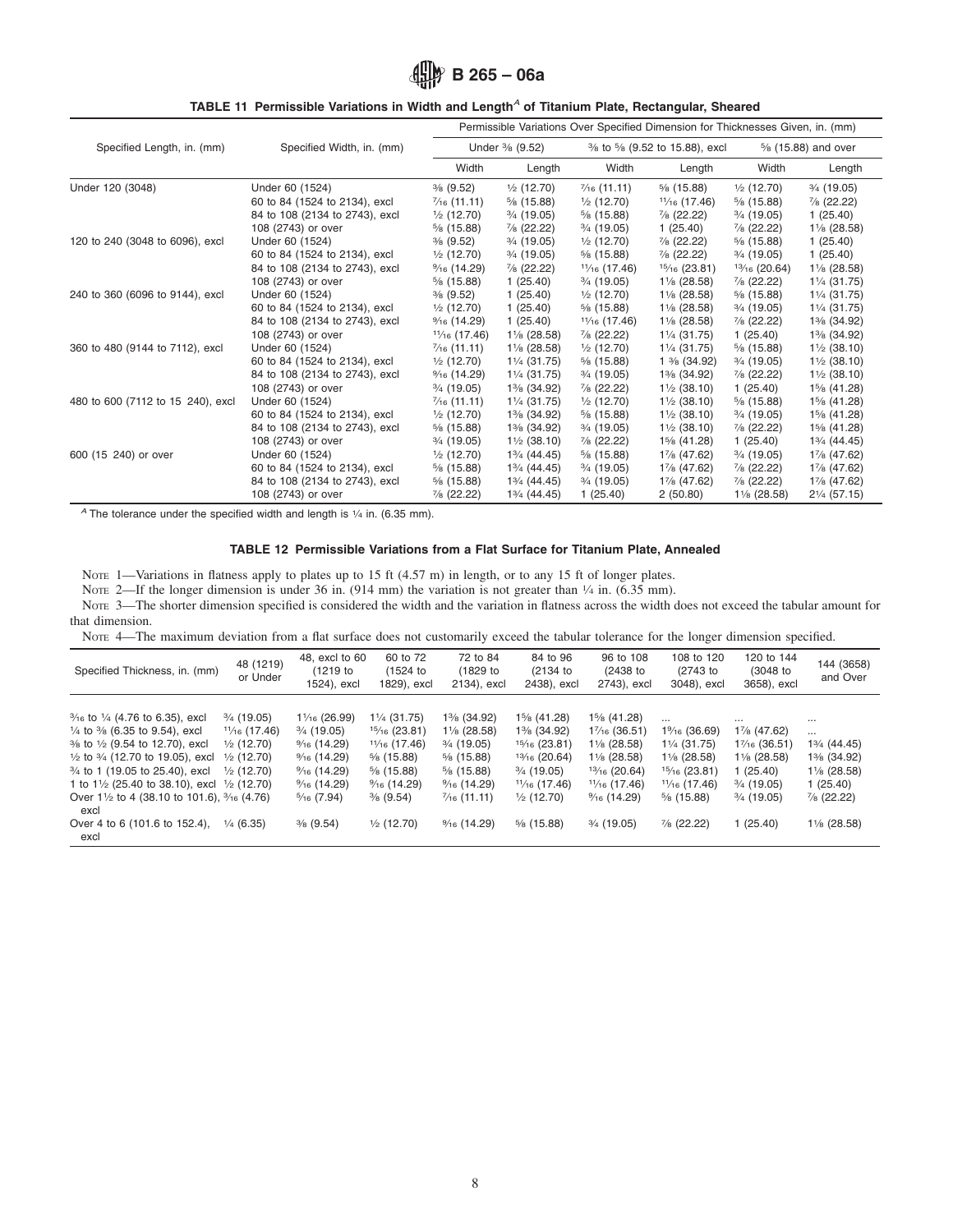#### **TABLE 13 Permissible Variations in Thickness for Titanium Plate**

|                                       | Width, in. $(mm)^A$ |                                                            |                                         |                 |  |  |  |  |  |  |
|---------------------------------------|---------------------|------------------------------------------------------------|-----------------------------------------|-----------------|--|--|--|--|--|--|
| Specified Thickness, in. (mm)         | To 84 (2134), incl  | Over 84 (2134) to 120<br>$(3048)$ , incl                   | Over 120 (3048) to 144<br>(3658), incl. | Over 144 (3658) |  |  |  |  |  |  |
|                                       |                     | Tolerances Over Specified Thickness, in. (mm) <sup>B</sup> |                                         |                 |  |  |  |  |  |  |
| 0.1875 (4.76) to 0.375 (9.52), excl   | 0.045(1.14)         | 0.050(1.27)                                                | $\cdots$                                | $\cdots$        |  |  |  |  |  |  |
| 0.375 (9.52) to 0.750 (19.05), excl   | 0.055(1.40)         | 0.060(1.52)                                                | 0.075(1.90)                             | 0.090(2.29)     |  |  |  |  |  |  |
| 0.750 (19.05) to 1.000 (25.40), excl  | 0.060(1.52)         | 0.065(1.65)                                                | 0.085(2.16)                             | 0.100(2.54)     |  |  |  |  |  |  |
| 1.000 (25.40) to 2.000 (50.80), excl  | 0.070(1.78)         | 0.075(1.90)                                                | 0.095(2.41)                             | 0.115(2.92)     |  |  |  |  |  |  |
| 2.000 (50.80) to 3.000 (76.20), excl  | 0.125(3.18)         | 0.150(3.81)                                                | 0.175(4.44)                             | 0.200(5.08)     |  |  |  |  |  |  |
| 3.000 (76.20) to 4.000 (101.6), excl  | 0.175(4.44)         | 0.210(5.33)                                                | 0.245(6.22)                             | 0.280(7.11)     |  |  |  |  |  |  |
| 4.000 (101.6) to 6.000 (152.4), excl  | 0.250(6.35)         | 0.300(7.62)                                                | 0.350(8.89)                             | 0.400(10.16)    |  |  |  |  |  |  |
| 6.000 (152.4) to 8.000 (203.2), excl  | 0.350(8.89)         | 0.420(10.67)                                               | 0.490(12.45)                            | 0.560(14.22)    |  |  |  |  |  |  |
| 8.000 (203.2) to 10.000 (254.0), incl | 0.450(11.43)        | 0.540(13.72)                                               | 0.630(16.00)                            | $\cdots$        |  |  |  |  |  |  |

 $^A$  Thickness is measured along the longitudinal edges of the plate at least  $\frac{3}{6}$  in. (9.52 mm), but not more than 3 in. (76.20 mm), from the edge.<br><sup>B</sup> For circles, the over thickness tolerances in this table apply over thickness tolerances apply to the greatest width corresponding to the width ranges shown. For plates up to 10 in. (254.0 mm) incl. in thickness, the tolerance under the specified thickness is 0.010 in. (0.25 mm).

## **SUPPLEMENTARY REQUIREMENTS**

These requirements shall apply only when specified in the purchase order, in which event the specified tests shall be made by the manufacturer before shipment of the plates.

#### **S1. Surface Requirement Bend Tests**

S1.1 The purpose of this test is to measure the cleanliness or ductility, or both, of the metal surface.

S1.2 Two guided- or free-bend tests of sheet or plate material limited to the grades listed in S1.4. Each of these bends will place opposite surfaces of the sheet or plate material in tension.

S1.3 The bends are to be made in accordance with Test Method [E 190](#page-2-5) or Method E 16, except that the welds mentioned in these standards are not required. The bend specimen may be of less than full material thickness; however, the outer surface of the specimen must be representative of the product as supplied.

S1.4 The bend radius will be such to provide minimum elongation of the outer fibers of the bent specimen as follows: *Grade 1—20 %* equivalent to 2T bend radius at 180° bend,

*Grade 2*—20 % equivalent to 2T bend radius at 180° bend,

*Grade 2H*—20 % equivalent to 2T bend radius at 180° bend, *Grade 3*—16 % equivalent to 2<sup>1</sup>/<sub>2</sub> T bend radius at 180° bend, *Grade 7H*—20 % equivalent to 2T bend radius at 180° bend, *Grade 16H*—20 % equivalent to 2T bend radius at 180° bend, *Grade 26H*—20 % equivalent to 2T bend radius at 180° bend.

S1.5 Criteria for acceptance will be the absence of any cracking or surface separations (not originating at the edge of specimen).

## **S2. Alternate Yield Strength Maximum**

<span id="page-8-0"></span>S2.1 Maximum yield strength (0.2 % Offset) of Grade 1, 11, 17, or 27 shall be limited to 40 ksi (275 MPa).

## **S3. Special Flatness Requirements**

S3.1 These requirements apply only for material to be used for explosive cladding.

S3.2 These requirements apply only to Grades 1, 11, 17, and 27 and only in thickness ranging from 0.078 to 0.78 in. (2.0 to 20 mm), inclusive.

S3.3 The overall out-of-flatness shall be no greater than 50 % of that permitted in [Table 12.](#page-7-0)

S3.4 Localized out-of-flatness shall be no greater than 0.12 in. (3.0 mm) deviation from a 39 in. (1000 mm) long straight edge when placed at any location on the plate surface. When the straight edge is placed on a single high point, the maximum deviation from the plate at each end shall be no greater than 0.12 in. (3.0 mm).